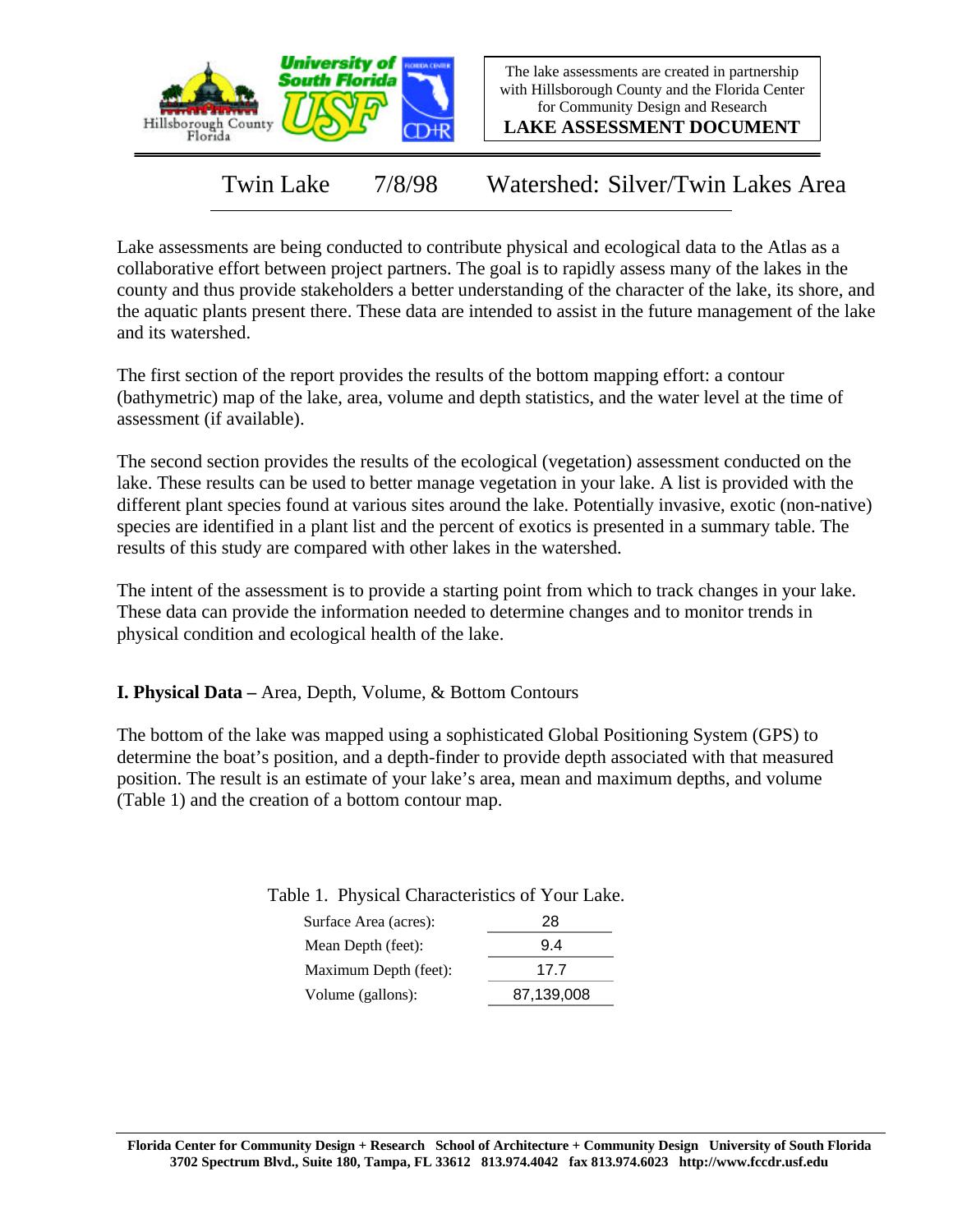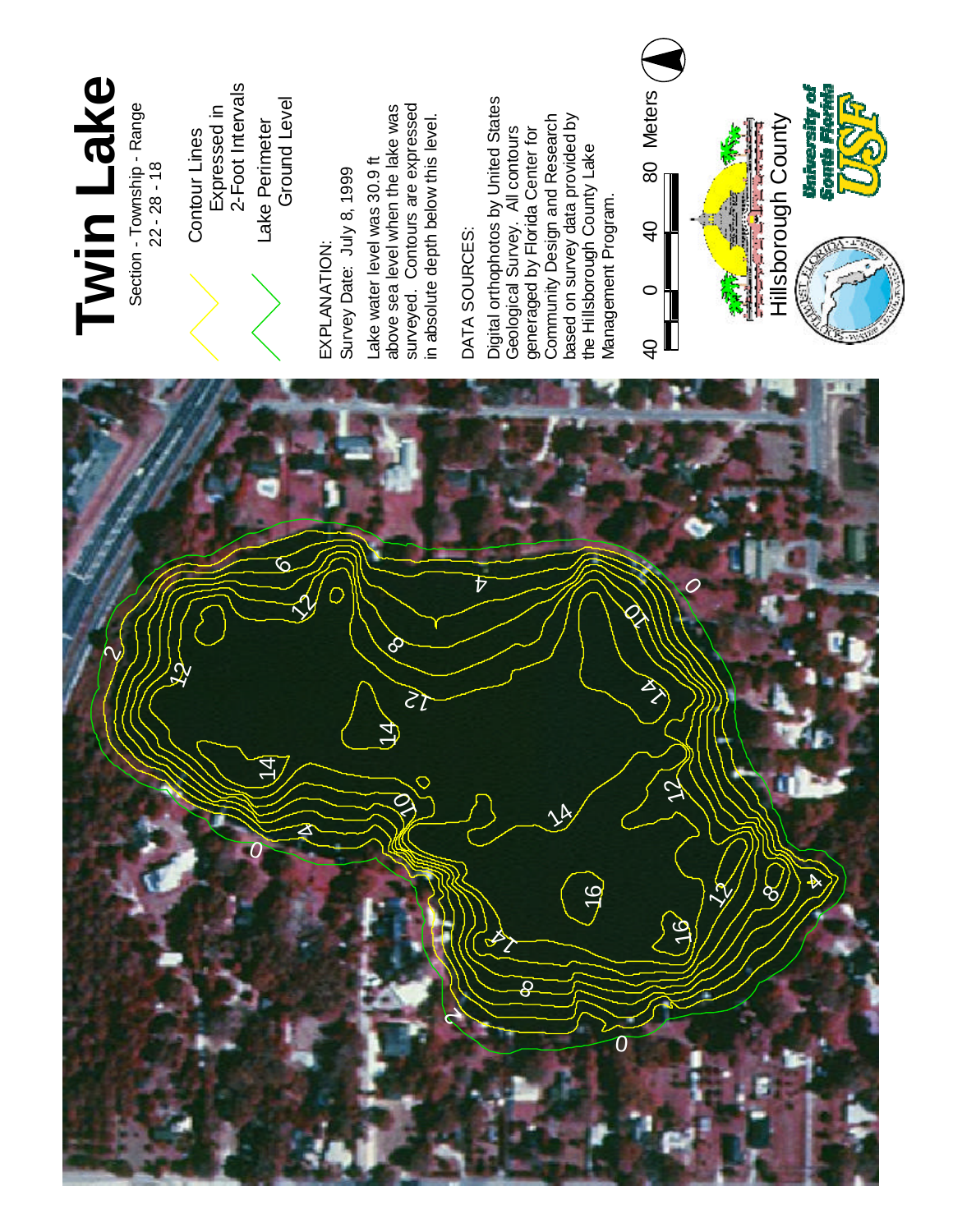

**LAKE ASSESSMENT DOCUMENT**

Twin Lake 7/8/98 Watershed: Silver/Twin Lakes Area

## **II. Ecological Data**

Aquatic Plant Survey

Approximately equispaced sites are haphazardly mapped around the lake and the aquatic plants at each site are surveyed. The total number of species from all sites is used to approximate the total diversity of aquatic plants and the percent of invasive-exotic plants on the lake and in the watershed (Table 2). Many of these plants are considered ecologically harmful, as they tend to out-compete native species. Such "nuisance" plants can also make boating and other recreational activities difficult or impossible. The common and scientific names of plant species found on your lake are listed in Table 3.

> Table 2. Comparison of species diversity between your lake and other assessed lakes located within your watershed.

|                        |     | Twin Lake Silver/Twin Lakes Area |
|------------------------|-----|----------------------------------|
|                        |     | (Average)                        |
| Number of Taxa:        | 45  | 32                               |
| Percent Exotic Plants: | 22% | 22%                              |

Table 3. Botanical and common names of the most commonly found plants on your lake. Percent frequency (of occurence), habit (location where found), status (native or exotic), and EPPC status are provided.

| Common Name                               | <b>Plant Species</b>        | Frequency | Habit     | <b>Status</b> | <b>EPPC</b> |
|-------------------------------------------|-----------------------------|-----------|-----------|---------------|-------------|
| Tapegrass                                 | Vallisneria americana       | 100%      | Submersed | <b>Native</b> | NL.         |
| Rush Fuirena                              | Fuirena spp.                | 90%       | Emergent  | Native        | <b>NL</b>   |
| Water Primroses, Primrosewillow           | Ludwigia spp.               | 90%       | Emergent  | Unknown       | <b>NL</b>   |
| Spatterdock, Yellow Pondlily              | Nuphar lutea var. advena    | 80%       | Floating  | Native        | <b>NL</b>   |
| Maidencane                                | Panicum hemitomon           | 70%       | Emergent  | Native        | <b>NL</b>   |
| <b>Pickerel Weed</b>                      | Pontederia cordata          | 70%       | Emergent  | Native        | <b>NL</b>   |
| Manyflower Marshpennywort, Water Penny    | Hydrocotyl umbellata        | 60%       | Emergent  | Native        | <b>NL</b>   |
| <b>Climbing Hempvine</b>                  | Mikania scandens            | 50%       | Emergent  | Native        | NL.         |
| <b>Torpedo Grass</b>                      | Panicum repens              | 50%       | Emergent  | Exotic        |             |
| Bulltongue Arrowhead, Duck Potato         | Sagittaria lancifolia       | 50%       | Emergent  | Native        | NL          |
| <b>Alligator Weed</b>                     | Alternanthera philoxeroides | 40%       | Emergent  | Exotic        | Ш           |
| American White Water Lily, Fragrant Water | Nymphaea odorata            | 40%       | Floating  | Native        | <b>NL</b>   |
| Cattails                                  | Typha spp.                  | 40%       | Emergent  | Native        | NL.         |
| Baldwin's Spikerush, Roadgrass            | Eleocharis baldwinii        | 30%       | Submersed | Native        | NL.         |
| <b>Morning Glory</b>                      | Ipomoea spp.                | 30%       | Emergent  | Unknown       | NL.         |
| Stonewort                                 | Nitella spp.                | 30%       | Submersed | Native        | <b>NL</b>   |

Florida Center for Community Design + Research School of Architecture + Community Design University of South Florida 3702 Spectrum Blvd., Suite 180, Tampa, FL 33612 813.974.4042 fax 813.974.6023 http://www.fccdr.usf.edu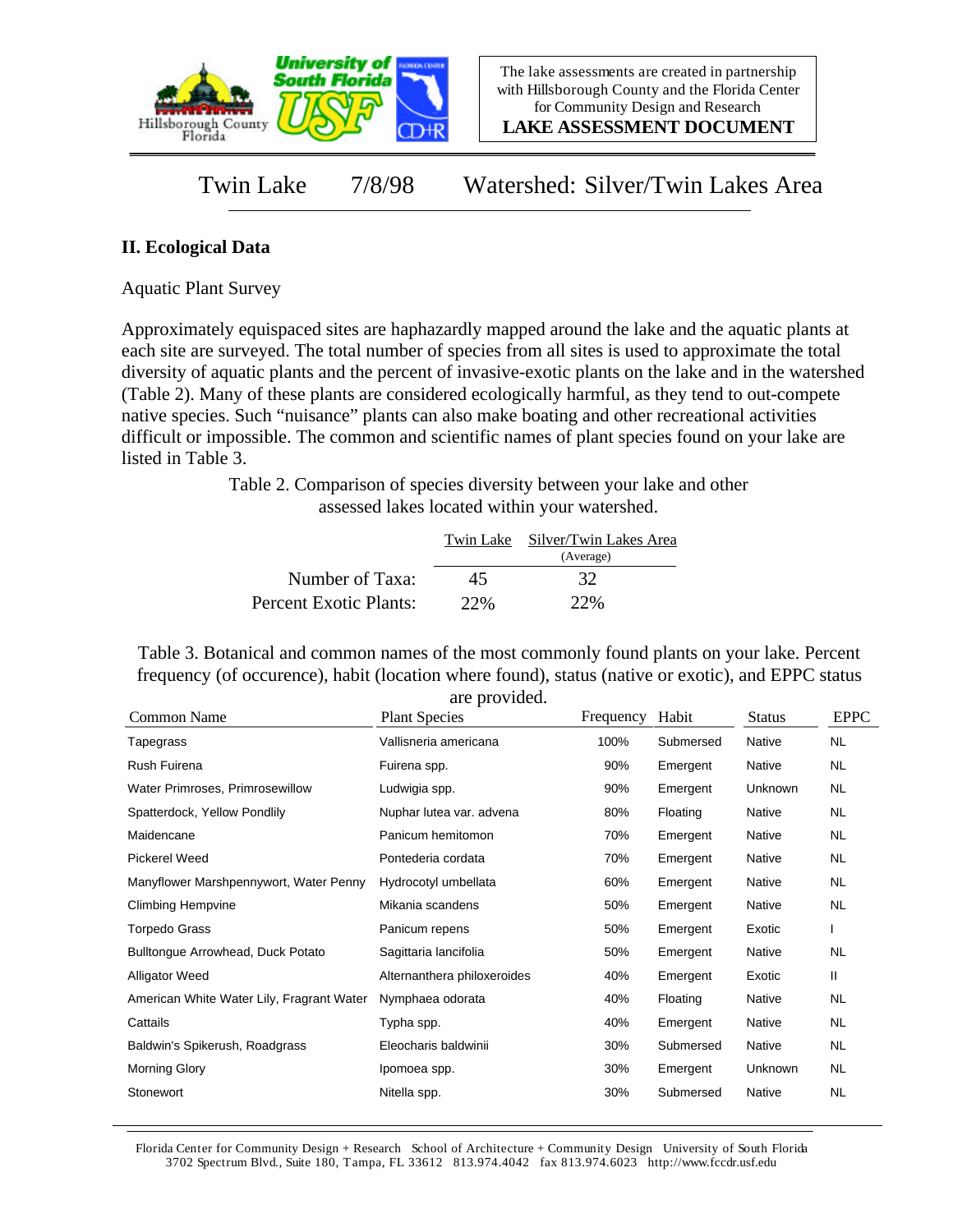## Twin Lake 7/8/98 Watershed: Silver/Twin Lakes Area

| Smartweed, Knotweed                  | Polygonum spp.               | 30% | Emergent    | Native        | NL        |
|--------------------------------------|------------------------------|-----|-------------|---------------|-----------|
| Horned Beak Rush                     | Rhynchospora cornulata       | 30% | Emergent    | Native        | NL        |
| Willow                               | Salix spp.                   | 30% | Emergent    | Native        | NL        |
| Elderberry                           | Sambucus canadensis          | 30% | Emergent    | Native        | NL        |
| Pigweed, Water Hemp                  | Amaranthus australis         | 20% | Emergent    | Native        | NL        |
| Sedge                                | Cyperus spp.                 | 20% | Emergent    | Unknown       | NL        |
| Southern Wood Fern                   | Dryopteris ludoviciana       | 20% | Emergent    | Native        | NL.       |
| Shade Mudflower, Baby's Tears        | Micranthemum umbrosum        | 20% | Submersed   | <b>Native</b> | NL.       |
| Wax Myrtle                           | Myrica cerifera              | 20% | Emergent    | <b>Native</b> | NL.       |
| Southern Red Maple                   | Acer rubrum var. trilobum    | 10% | Emergent    | <b>Native</b> | NL.       |
| Swamp Fern                           | Blechnum serrulatum          | 10% | Emergent    | Native        | NL.       |
| Bog Hemp, False Nettle               | Boehmeria cylindrica         | 10% | Emergent    | <b>Native</b> | NL.       |
| Canna                                | Canna spp.                   | 10% | Emergent    | Exotic        | NL.       |
| Asian Pennywort, Coinwort, Spadeleaf | Centella asiatica            | 10% | Emergent    | Native        | NL.       |
| Common Buttonbush                    | Cephalanthus occidentalis    | 10% | Emergent    | Native        | NL.       |
| Wild Taro, Dasheen, Coco Yam         | Colocasia esculenta          | 10% | Emergent    | Exotic        | L         |
| <b>Fragrant Flatsedge</b>            | Cyperus odoratus             | 10% | Emergent    | <b>Native</b> | NL.       |
| <b>Buttonweed</b>                    | Diodia virginiana            | 10% | Emergent    | Native        | <b>NL</b> |
| <b>Bighead Rush</b>                  | Juncus megacephalus          | 10% | Emergent    | Native        | NL.       |
| Sweetbay Magnolia                    | Magnolia virginiana          | 10% | Emergent    | Native        | <b>NL</b> |
| Punk Tree, Melaleuca                 | Melaleuca quinquenervia      | 10% | Emergent    | Exotic        | L         |
| Southern Waternymph                  | Najas guadelupensis          | 10% | Submersed   | Native        | <b>NL</b> |
| Royal Fern                           | Osmunda regalis              | 10% | Emergent    | Native        | <b>NL</b> |
| Vaseygrass                           | Paspalum urvillei            | 10% | Emergent    | Exotic        | NL.       |
| <b>Brazilian Pepper</b>              | Schinus terebinthifolius     | 10% | Emergent    | Exotic        |           |
| Caesar's-weed                        | Urena lobata                 | 10% | Emergent    | Exotic        | Ш         |
| Para Grass                           | Urochloa (Brachiaria) mutica | 10% | Emergent    | Exotic        | L         |
| <b>Richard's Yelloweyed Grass</b>    | Xyris jupicai                | 10% | Terrestrial | Exotic        | NL.       |
| Yellow-eyed Grass                    | Xyris spp.                   | 10% | Emergent    | Native        | <b>NL</b> |
|                                      |                              |     |             |               |           |